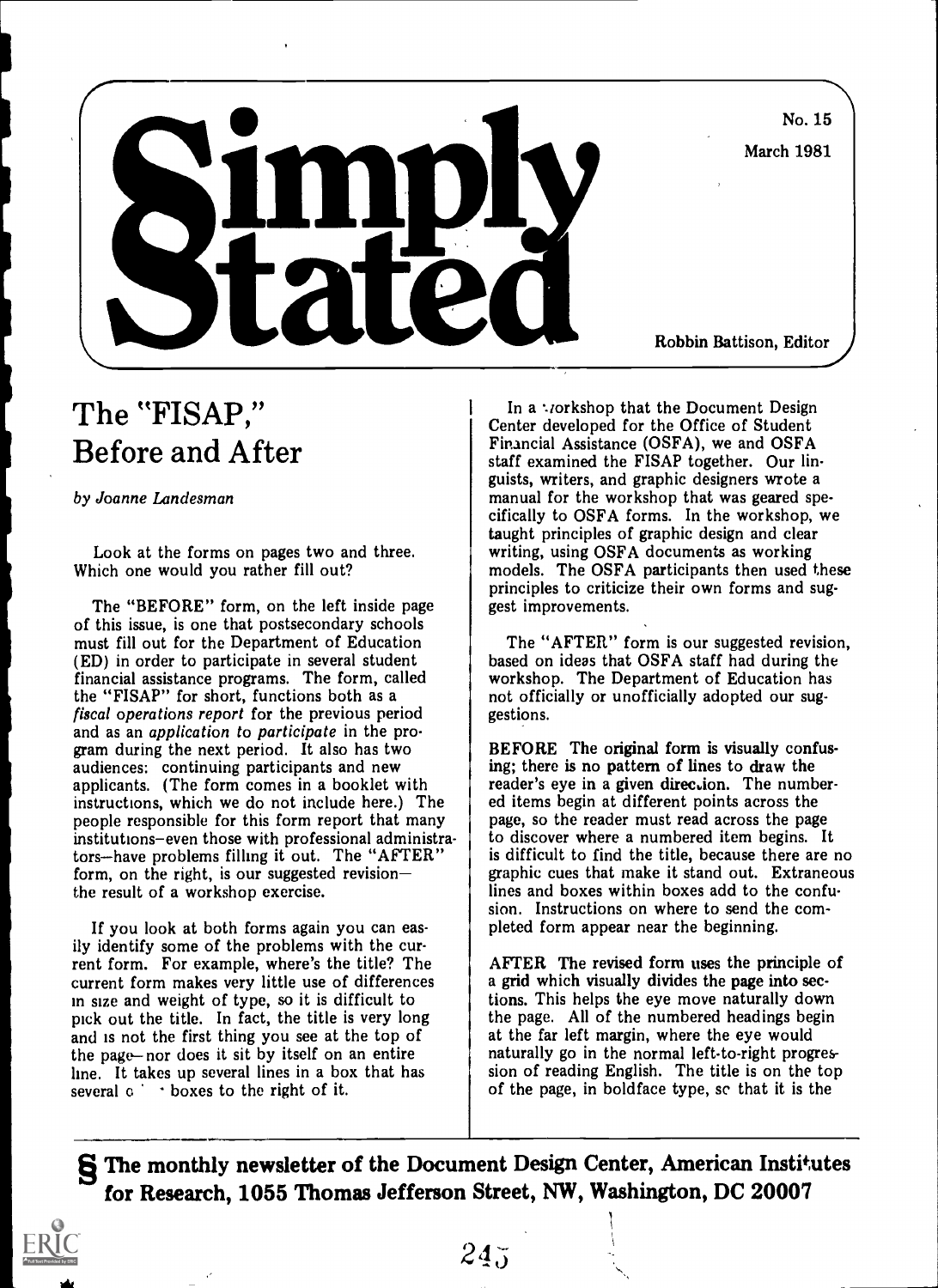Before

| <b>Department of Education</b><br><b>Diffice of Postsecondary Education</b><br>Weshington, D.C. 20202                                                                                                                                                                                                                                                                                                                             | PLEASE READ INSTRUCTIONS<br>BEFORE COMPLETING THIS FORM |                                                                                                                                                                                                  |     |                                                                                                                                                                        | FEDAC No. R-54<br><b>FORM APPROVEO</b><br><b>APP. EXP.: 6/81</b><br>SERIAL NUMBER (CSGB) |                                                                                                                                                                 |                                               |  |
|-----------------------------------------------------------------------------------------------------------------------------------------------------------------------------------------------------------------------------------------------------------------------------------------------------------------------------------------------------------------------------------------------------------------------------------|---------------------------------------------------------|--------------------------------------------------------------------------------------------------------------------------------------------------------------------------------------------------|-----|------------------------------------------------------------------------------------------------------------------------------------------------------------------------|------------------------------------------------------------------------------------------|-----------------------------------------------------------------------------------------------------------------------------------------------------------------|-----------------------------------------------|--|
| FISCAL OPERATIONS REPORT FOR THE 1979-80 AWARD PERIOD (July 1, 1979-<br>June 30, 1980) AND APPLICATION TO PARTICIPATE July 1, 1981 through June 30,<br>1982 - NATIONAL DIRECT STUDENT LOAN, SUPPLEMENTAL EDUCATIONAL                                                                                                                                                                                                              |                                                         |                                                                                                                                                                                                  |     |                                                                                                                                                                        | <b>ENTITY NUMBER (EN)</b>                                                                |                                                                                                                                                                 |                                               |  |
| OPPORTUNITY GRANTS AND COLLEGE WORK-STUDY PROGRAMS                                                                                                                                                                                                                                                                                                                                                                                |                                                         |                                                                                                                                                                                                  |     |                                                                                                                                                                        | 1. INSTITUTION<br>trol                                                                   | a. Con-Ib. Area Vocational/<br><b>Technical?</b><br>Oyas Ono                                                                                                    | 2. Program<br>Duration/<br>Туре               |  |
| NAME AND ADDRESS OF INSTITUTION (Include city, state and ZIP code)                                                                                                                                                                                                                                                                                                                                                                |                                                         |                                                                                                                                                                                                  |     |                                                                                                                                                                        |                                                                                          | COMPLETE APPROPRIATE PARTS OF THIS FORM AND<br>NO LATER THAN OCTOBER 31, 1980, TO:                                                                              | RETURN THE ORIGINAL AND ONE COPY, POST MARKED |  |
|                                                                                                                                                                                                                                                                                                                                                                                                                                   |                                                         |                                                                                                                                                                                                  |     |                                                                                                                                                                        | ROB #3 - Room 4621<br><b>Washington, O.C. 20202</b>                                      | U.S. Occartment of Education<br><b>Office of Student Financial Assistance</b><br><b>Olvision of Program Operations</b><br><b>Campus and State Grants Branch</b> |                                               |  |
|                                                                                                                                                                                                                                                                                                                                                                                                                                   |                                                         | <b>GENERAL INFORMATION (SEE INSTRUCTIONS)</b>                                                                                                                                                    |     |                                                                                                                                                                        |                                                                                          |                                                                                                                                                                 |                                               |  |
| 3. HAVE YOU RECEIVED NOTIFICATION FROM THE DIVISION OF ELIGIBILITY AND AGENCY EVALUATION OF THE<br>DEPARTMENT OF EDUCATION OF YOUR ELIGIBILITY TO PARTICIPATE IN THESE PROGRAMS?<br>IF NOT, HAVE ALL REQUIRED MATERIALS BEEN SUBMITTED TO THE DIVISION OF ELIGIBILITY AND AGENCY EVALUATION? LYSS UNO<br>IN ORDER TO BE ASSURED OF CONSIDERATION, YOU MUST FILE YOUR APPLICATION AND MUST ESTABLISH ELIGIBILITY BY OCT. 31, 1980. |                                                         | <b>ELIGIBILITY</b><br>(TO BE COMPLETED BY NONPARTICIPANTS IN THE 12 MONTHS ENDING JUNE 30, 1981)<br><b>MAINTENANCE OF EFFORT</b><br>(SEE INSTRUCTIONS FOR TYPES OF FINANCIAL AID TO BE INCLUDED) |     |                                                                                                                                                                        |                                                                                          |                                                                                                                                                                 | Oves Ono                                      |  |
| INSTITUTIONS WHICH PARTICIPATED<br>IN CWSP AND/OR SEOGP IN 1979-80                                                                                                                                                                                                                                                                                                                                                                |                                                         | INSTITUTIONS WHICH RECEIVED CWSP AND/OR SEOGP AWARDS FOR THE FIRST TIME IN 1980-81<br>COMPLETE THESE BLOCKS ACCORDING TO INSTRUCTIONS.                                                           |     |                                                                                                                                                                        |                                                                                          |                                                                                                                                                                 |                                               |  |
| <b>COMPLETE THIS BLOCK</b>                                                                                                                                                                                                                                                                                                                                                                                                        |                                                         |                                                                                                                                                                                                  | 5.  | <b>12 MONTHS ENDING</b>                                                                                                                                                |                                                                                          |                                                                                                                                                                 |                                               |  |
| 4 INSTITUTIONAL SCHOLARSHIP<br>AND STUDENT AID EXPENDITURES<br>JULY 1, 1979 THROUGH<br><b>JUNE 30, 1980</b>                                                                                                                                                                                                                                                                                                                       |                                                         | <b>INSTITUTIONAL SCHOLARSHIP</b>                                                                                                                                                                 | 6.  | 6/30/78<br>6/30/79                                                                                                                                                     | <b>12 MONTHS ENDING</b>                                                                  |                                                                                                                                                                 |                                               |  |
|                                                                                                                                                                                                                                                                                                                                                                                                                                   | AND STUDENT AID<br><b>EXPENDITURES</b>                  |                                                                                                                                                                                                  | 7,  | 6/30/80                                                                                                                                                                | <b>12 MONTHS ENDING</b>                                                                  |                                                                                                                                                                 |                                               |  |
| 3                                                                                                                                                                                                                                                                                                                                                                                                                                 |                                                         |                                                                                                                                                                                                  | 8.  | TOTAL                                                                                                                                                                  |                                                                                          |                                                                                                                                                                 |                                               |  |
|                                                                                                                                                                                                                                                                                                                                                                                                                                   |                                                         |                                                                                                                                                                                                  | 9.  |                                                                                                                                                                        | 3-YEAR AVERAGE                                                                           | is.                                                                                                                                                             |                                               |  |
|                                                                                                                                                                                                                                                                                                                                                                                                                                   |                                                         | MAINTENANCE OF EFFORT<br>(JOB LOCATION ANO OEVELOPMENT PROGRAM)                                                                                                                                  |     |                                                                                                                                                                        |                                                                                          |                                                                                                                                                                 |                                               |  |
| INSTITUTIONS WHICH GPERATED A<br>JOB LOCATION AND DEVELOPMENT.<br>PROGRAM AND USED CWS FUNDS                                                                                                                                                                                                                                                                                                                                      | BLOCKS ALCORDING TO INSTRUCTIONS,                       |                                                                                                                                                                                                  |     | INSTITUTIONS WHICH ARE OPERATING A JOB LOCATION AND DEVELOPMENT PROGRAM FOR THE<br>FIRST TIME AND USING CWSP FUNDS RECEIVED IN THE 1980-81 AWARD PERIOD COMPLETE THESE |                                                                                          |                                                                                                                                                                 |                                               |  |
| AUTHORIZED FOR THE 1979-80<br>AWARD PERIOD COMPLETE THIS<br>BLOCK.                                                                                                                                                                                                                                                                                                                                                                | <b>INSTITUTIONAL</b><br><b>EXPENDITURES</b>             |                                                                                                                                                                                                  | 11. | 6/30/78                                                                                                                                                                | <b>12 MONTHS ENDING</b>                                                                  |                                                                                                                                                                 |                                               |  |
| 10 INSTITUTIONAL EXPENDITURES<br><b>FOR THE TWELVE MONTHS END-</b>                                                                                                                                                                                                                                                                                                                                                                |                                                         |                                                                                                                                                                                                  | 12. | 6/30/79                                                                                                                                                                | <b>12 MONTHS ENDING</b>                                                                  |                                                                                                                                                                 |                                               |  |
| ING JUNE 30, 1980                                                                                                                                                                                                                                                                                                                                                                                                                 |                                                         |                                                                                                                                                                                                  | 13. | 6/30/80                                                                                                                                                                | <b>12 MONTHS ENDING</b>                                                                  |                                                                                                                                                                 |                                               |  |
| \$                                                                                                                                                                                                                                                                                                                                                                                                                                |                                                         |                                                                                                                                                                                                  | 14. | <b>TOTAL</b>                                                                                                                                                           |                                                                                          |                                                                                                                                                                 |                                               |  |
|                                                                                                                                                                                                                                                                                                                                                                                                                                   |                                                         |                                                                                                                                                                                                  | 15. | -4                                                                                                                                                                     | 3 YEAR AVERAGE                                                                           |                                                                                                                                                                 |                                               |  |
| 16 THE INSTITUTION DID NOT PARTICIPATE IN ANY OF THE NATIONAL DIRECT STUDENT LOAN, COLLEGE WORK-STUDY OR SUPPLE-<br>MENTAL EDUCATIONAL OPPORTUNITY GRANTS PROGRAMS IN THE 12 MONTHS ENDING JUNE 30, 1980                                                                                                                                                                                                                          |                                                         |                                                                                                                                                                                                  |     |                                                                                                                                                                        |                                                                                          |                                                                                                                                                                 |                                               |  |
| 17. CHECK IF YOU WISH TO APPLY AS A ' DEVELOPING INSTITUTION" UNDER TITLE III OF THE HIGHER EDUC ITION ACT OF 1965, AS<br>AMENDED, FOR A PARTIAL WAIVER OF THE NON-FEDERAL SHARE OF GWS COMPENSATION TO STUDENTS DURING THE 12-MONTH [1]<br>PERIOD ENDING JUNE 30, 1982. (SEE INSTRUCTIONS)                                                                                                                                       |                                                         | COLLEGE WORK STUDY PROGRAM-WAIVER REQUESTS                                                                                                                                                       |     |                                                                                                                                                                        |                                                                                          |                                                                                                                                                                 |                                               |  |
| 18 CHECK IF YOU WISH TO APPLY FOR A PARTIAL WAIVER OF THE NON-FEDERAL SHARE OF THE CWS COMPENSATION TO STUDENTS<br>DURING HE 12-MONTH PERIOD ENDING JUNE 30, 1982, ON THE BASIS THAT AT LEAST 50 PERCENT OF THE STUDENTS ENROLLED<br>HALF-HME OR MORE DURING THE 12-MONTHS ENDING JUNE 30, 1981 HAVE PARENTS WHOSE ANNUAL ADJUSTED INCOME DOES<br>NOT EXCEED \$7,500 PER YEAR.                                                    |                                                         |                                                                                                                                                                                                  |     |                                                                                                                                                                        |                                                                                          |                                                                                                                                                                 |                                               |  |
| ED FORM 646 (9/80) Replaces OE Form 646 (9/79) which is obsolate                                                                                                                                                                                                                                                                                                                                                                  |                                                         |                                                                                                                                                                                                  |     |                                                                                                                                                                        |                                                                                          |                                                                                                                                                                 |                                               |  |
|                                                                                                                                                                                                                                                                                                                                                                                                                                   |                                                         |                                                                                                                                                                                                  |     |                                                                                                                                                                        |                                                                                          |                                                                                                                                                                 |                                               |  |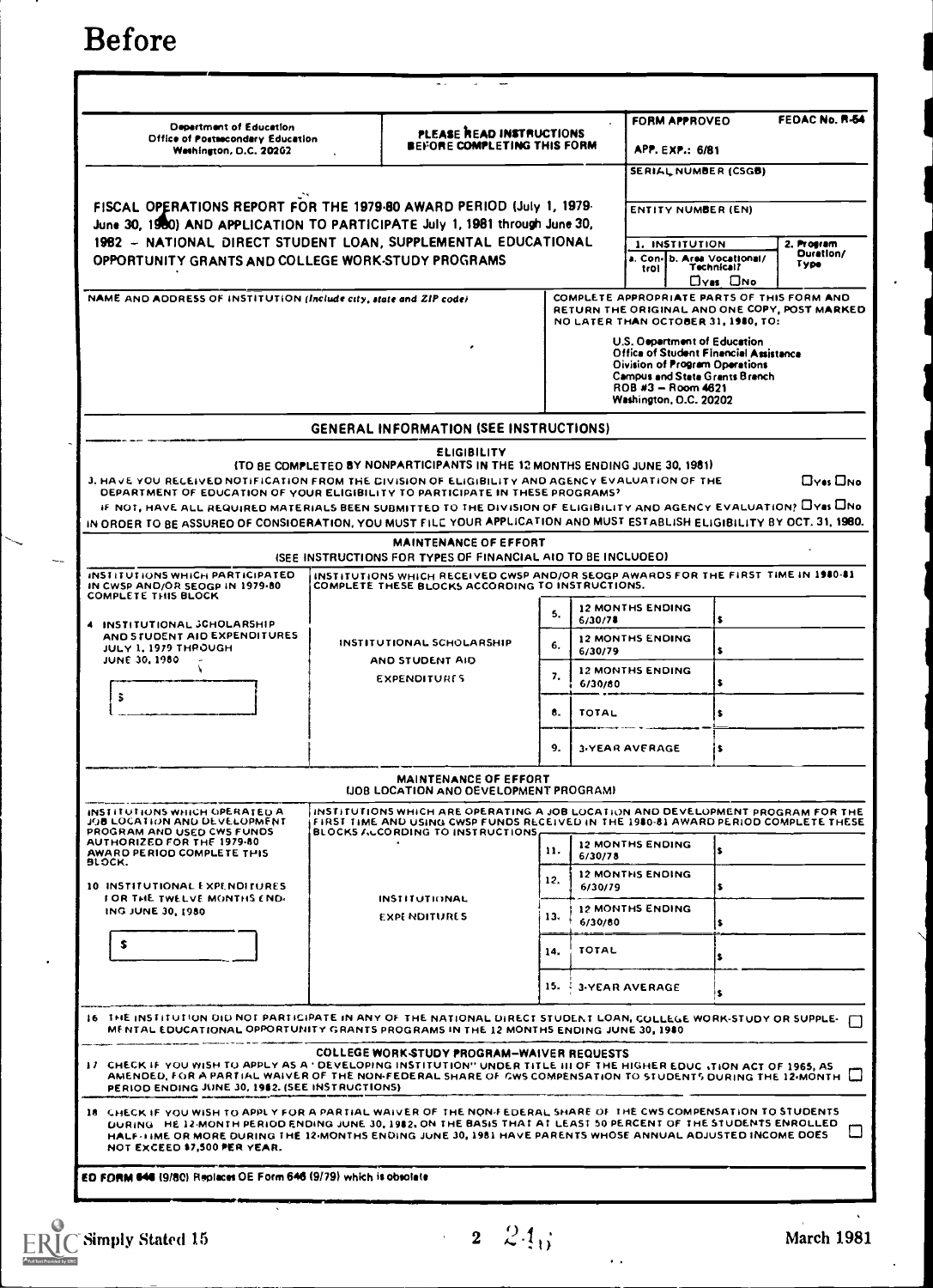$\tau=\frac{1}{2}$ 

 $\lambda$ 

 $\ddot{\phantom{0}}$ 

 $\overline{\phantom{a}}$ 

 $\mathcal{V}_{\mathcal{A}^{\text{out}}}$ 

 $\ddot{\phantom{a}}$ 

| Application to Participate (July 1, 1981-June 30, 1982)                                                                                           | NSDL . SEOGP . CWSP                                                                                                                                                                                                                               |
|---------------------------------------------------------------------------------------------------------------------------------------------------|---------------------------------------------------------------------------------------------------------------------------------------------------------------------------------------------------------------------------------------------------|
| <b>Name of Institution</b>                                                                                                                        | Serial No. (CSGB)______________ Entity No __                                                                                                                                                                                                      |
| <b>Address</b> (Include Zip Code)                                                                                                                 |                                                                                                                                                                                                                                                   |
| <b>Previous Name of Institution</b>                                                                                                               |                                                                                                                                                                                                                                                   |
| (If changed during the year)                                                                                                                      |                                                                                                                                                                                                                                                   |
| <b>Previous Address</b>                                                                                                                           |                                                                                                                                                                                                                                                   |
| 2. Institution                                                                                                                                    |                                                                                                                                                                                                                                                   |
| A. Control                                                                                                                                        | B. Is your institution designated as an                                                                                                                                                                                                           |
| $\Box$ 1. Public<br>2. Private/Non-profit                                                                                                         | "area vocational/technical school?"<br>⊡ Yes                                                                                                                                                                                                      |
| 3. Proprietary                                                                                                                                    | ⊙א                                                                                                                                                                                                                                                |
| 3. Duration/Type of Instructional Program (Select the highest code number that applies)<br>1 Less than one year                                   | □5. Four years (bachelor's degree only)                                                                                                                                                                                                           |
| 2. One year but less than two years                                                                                                               | $\Box$ 6. Five years or more                                                                                                                                                                                                                      |
| 3. Two years but less then three years<br>T14 Three years but less than four years                                                                | 7. Post bachelor's degrees only<br>ず                                                                                                                                                                                                              |
| 4. Participation                                                                                                                                  |                                                                                                                                                                                                                                                   |
| A. Did your school perticipate in any of the National<br>Diract Student Loan, College Work-Study or<br>Supplemental Educational Opportunity Grant | B is your school participating in any of these programs<br>this year (the 12 months ending June 30, 1981?)                                                                                                                                        |
| Programs in the 12 months ending June 30, 1980?                                                                                                   | Thes IIf you check "Yes", do not answer<br>Question 5.)                                                                                                                                                                                           |
| TYes (If you check "Yes", do not answer<br>Guestion 5.1<br>ΠΝο                                                                                    | ⊡№<br>If you answer "No" to both A and B, you must answer question 5                                                                                                                                                                              |
| 5. Eligibility (If you answer this question, do not answer questions 6 and 7.)                                                                    |                                                                                                                                                                                                                                                   |
| A. Has the Department of Education's Division of<br>Eligibility and Agency Evaluation notified you that                                           | B. If not, have you sent in all required materials<br>to the Division of Eligibility and Agency Evaluation?                                                                                                                                       |
| you ere eligible to perticipate in these Drograms?                                                                                                | $\square$ Yes                                                                                                                                                                                                                                     |
| ⊡ Yes<br>่⊓ №                                                                                                                                     | Πмο<br>NOTE To be sure that you will be considered for this                                                                                                                                                                                       |
|                                                                                                                                                   | program, you must have established your eligibility to<br>participate before the deadline for sending in this application.                                                                                                                        |
| 6. Financial Aid Expenditures (See instructions for types of financial aid to be included)<br>Answer A or B                                       |                                                                                                                                                                                                                                                   |
|                                                                                                                                                   | A. If your school participated in CWSP or SEOGP in 1979-80, what did it spend for scholarships and student aid                                                                                                                                    |
| from July 1, 1979 - June 30, 1980?                                                                                                                |                                                                                                                                                                                                                                                   |
| and student aid for the                                                                                                                           | B. If your school received CWSP or SEOGP Awards for the first time in 1980-81, what did it spend for scholarships                                                                                                                                 |
| 12 months ending 6/30/78? \$<br>12 months ending 6/30/79?                                                                                         | . Total S                                                                                                                                                                                                                                         |
| 12 months ending 6/30/80?                                                                                                                         | 3 Year<br>Average \$                                                                                                                                                                                                                              |
| 7. Job Location and Development Program<br>Answer A or B                                                                                          |                                                                                                                                                                                                                                                   |
|                                                                                                                                                   | A if your school operated a job location and development program and used CWS funds that were authorized for the                                                                                                                                  |
| 1979 80. Award Period, what did it spend for the 12 months ending June 30, 1980?                                                                  |                                                                                                                                                                                                                                                   |
| received in the 1980-81 Award Period, what did it spend for the                                                                                   | B. It your school is operating a job location and development program for the first time and is using CWS funds that it                                                                                                                           |
| 12 months ending 6/30/78?<br>12 months ending 6/30/79?                                                                                            | Total<br>3 Year                                                                                                                                                                                                                                   |
| 12 months ending 6/30/80?                                                                                                                         | Average \$                                                                                                                                                                                                                                        |
| 8. College Work-Study Program - Waiver Request for "Developing Institutions"                                                                      |                                                                                                                                                                                                                                                   |
| June 30, 1982? (See instructions)                                                                                                                 | Do you want to apply as a "Developing Institution" under Title III of the Higher Education Act of 1965 las amended)<br>for a pertial waiver of the non federal share of CWS Compense tion to Students during the 12 month period ending           |
| ⊡ Yes                                                                                                                                             |                                                                                                                                                                                                                                                   |
| Ом<br>9. College Work-Study Program - Waiver Request on the Basis of Parents' Income                                                              |                                                                                                                                                                                                                                                   |
|                                                                                                                                                   | Do you went to apply for a partial waiver of the non-federal share of the CWS Compensation to students during the                                                                                                                                 |
|                                                                                                                                                   | 12 month period ending June 30, 1982? (You may do so if at least 50% of the students who are enrolled half time or<br>more during the 12 months ending June 30, 1981 have parents whose annual adjusted income does not exceed \$7,500 per year.) |
| П⊻м<br>Ом                                                                                                                                         | U.S. Department of Education<br>Office of Student Financial Assetsnos<br><b>Olvision of Pregram Operations</b>                                                                                                                                    |
| Complete the appropriate parts of this form and RETURN THE                                                                                        | Compus and Jame Grants Branch<br>FIOB 146-3 - Florin 4021                                                                                                                                                                                         |